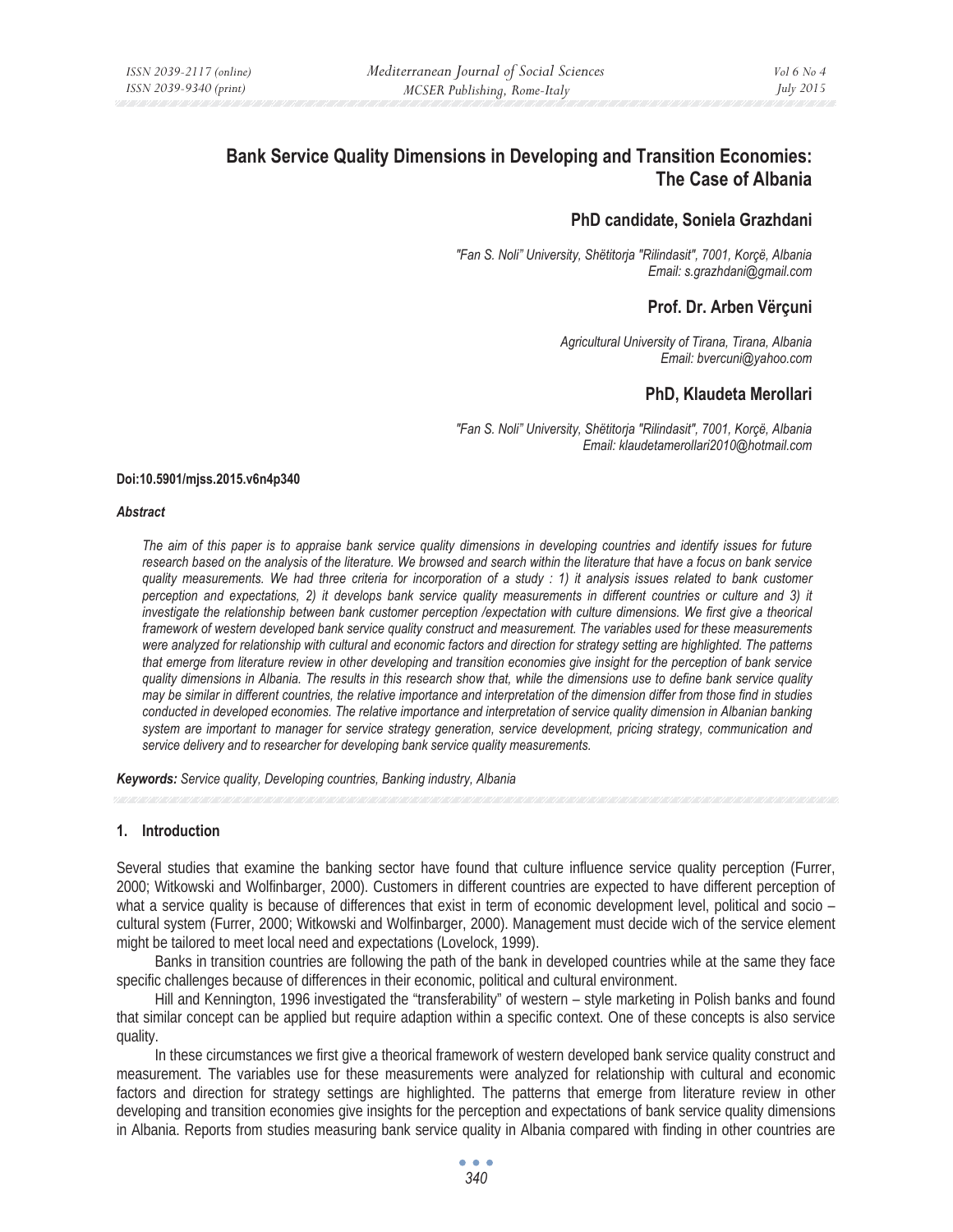| ISSN 2039-2117 (online) | Mediterranean Journal of Social Sciences | Vol 6 No 4       |
|-------------------------|------------------------------------------|------------------|
| ISSN 2039-9340 (print)  | MCSER Publishing, Rome-Italy             | <i>July 2015</i> |

presented to determine if Albanian bank managers need to adopt different strategies.

International banking services are growing due to continuous technology innovation, increasing global deregulation and corporate consolidation. So, managers face a lot of challenges to manage the quality of service internationally as cross national customer differ in service quality expectation and perceptions. It is this study aim to analyze these differences and give recommendation for managers to adopt strategies that meet customer specific needs in developing countries. This study also gives recommendation for additional service quality determinants that researchers and academics must take into account when elaborating bank service quality measurement in developing countries.

#### *1.1 Theorical framework*

#### *1.1.1 Bank service quality dimensions*

The SERVQUAL model developed by Parasuram (1985, 1988) is the most cited and applied model for measuring service quality. The SERVQUAL model is composed by ten dimensions or determinants of service quality: *reliability, access, understanding of the customer, responsiveness, competence, courtesy, communication, credibility, security, and tangible.* 

From reviewing the literature on the area of bank service quality measurements can be concluded that SERVQUAL was design as a universal scale applicable within and across a wide range of service settings has been used, replicated and modificated within specific banking sector.

To provide a lasting solution to the problem of the unsuccessful measurability of SERVQUAL, researchers agreed on a possible modification of the SERVQUAL model to suit the specific service settings (Bahia and Nantel, 2000; Jabnoun and Khalifa, 2005; Amin and Isa, 2008; Othman and Owen, 2001; Guo, Angus and Hair, 2008; Jabnoun and Al - Tamimi, 2003; Obaid, 2006; Karatepe, Yavas and Babakus, 2005).

To build their BSQ retail banking – specific metric Bahia and Nantel (2000), modificate the SERVQUAL model. Bahia and Nantel (2000) used a number of the SERVQUAL dimensions and incorporated additional dimensions in order to cover all the facets of the marketing mix.

After modification, the dimensional structure of the BSQ scale was based on six dimensions *effectiveness and assurance (*which was composed from six SERVQUAL dimension *competence; responsiveness; credibility; security; empathy; and communication), access, price, tangibles, service portfolio, reliability*.

### *1.1.2 Cultural Dimensions*

Several researchers have classified countries based on different cultural features (Hall, 1976; Hofstede, 1980; Hofstede and Bond, 1988; Schwartz, 1994, Steenkamp, 2001; Triandis and Gelfand 1998; Keillor, 1996; Trompenaars and Hampden-Turner, 1997) but it is Hofstede (1980) who offers a seminal work in operationalizing national culture. Hofstede's research work appears to be heavily relied upon because of its extensiveness across cultures and its intuitive appeal (Zhang, 2008). Hofstede (1980) identified four dimensions of national culture. These dimensions are: *power distance, uncertainty avoidance, individualism/collectivism and masculinity/femininity.* 

Power distance indicate the extent to which the less powerful member of society expect and accept that power is distributed unequally (Hofstede, 1980). Power distance reflects the member inequality in areas such as social status, wealth, education level and occupation.

Uncertainty avoidance indicates the extent to which a society feels threatened by uncertain and ambiguous situations. Member in these societies have strong need for written rules and regulations (Hofstede, 1980).

Individualism/collectivism reflects people's attitude toward the group. In collectivist society people are integrated into strong cohesive in group. People are identified by their position in the social network to which they belong (Hofstede, 1991). Bolton and Myers (2003) propose that in collectivist society relationships between service firms and their customers are stronger and more loyal than in individualist society.

Masculinity reflects the extent to which the role of two genders is distinct in the society. Masculine societies put emphasis in differentiation of the role of genders; effectiveness, ambition and independence, while in feminine society represent fluid roles of genders, quality of life and interdependence (Hofstede, 1991).

#### *1.1.3 The cultural profile of Albanian society*

For drawing the cultural profile of Albania society we refer to Hofstede cultural dimensions scores (http://geerthofstede.com/albania.html). The range of scores runs from 0 – 100 with 50 as midlevel. If a score is under 50 the culture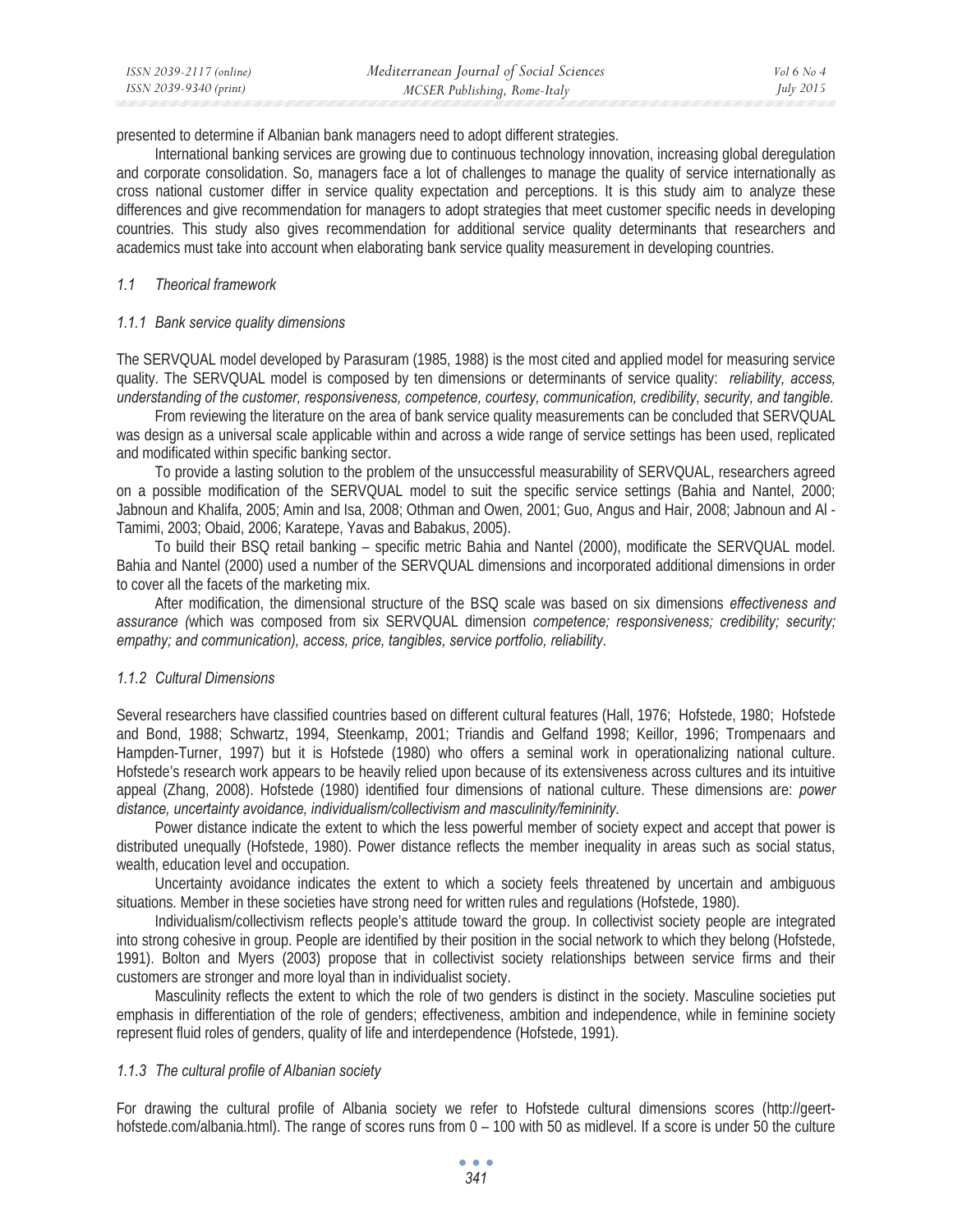| ISSN 2039-2117 (online) | Mediterranean Journal of Social Sciences | Vol 6 No 4       |
|-------------------------|------------------------------------------|------------------|
| ISSN 2039-9340 (print)  | MCSER Publishing, Rome-Italy             | <i>July 2015</i> |

scores relative low on that scale and if it is above 50 the culture scores relative high on that scale. Albania has considerable high scores above 50 for power distance at 90, uncertainty avoidance at 70 and masculinity at 80. Albania has a very low score under 50 for individualism at 20. Based on this scores the Albanian society can be described as a) that the power is and must be distributed unequally (Hofstede 1980), b) being a collectivist society offense leads to shame, hiring and promotion decision take account of the employee being a part of a in-group (http://geerthofstede.com/albania.html) c) being a masculine experiencing a high degree of gender differences d) having a low tolerance for uncertainty and a desire to control the future.

In Albania because of high uncertainty avoidance culture there is a need for rules (even if these rules never seem to work), security is an important element in individual motivation and decision are taken after careful analysis of all information (http://geert-hofstede.com/albania.html).

### **2. Material and Methods**

We browsed and searched within the literature that have a focus on bank service quality measurements and on bank service quality measurements in different countries and culture. We had three criteria for incorporation of a study: 1) it analysis issues related to bank customer perception and expectations, 2) it develops bank service quality measurement in different countries or culture and 3) it investigate the relationship between bank customer perception /expectation with culture dimensions.

Because of limited number of service quality cross-culturally we decided to conduct a deep literature review in this topic as it would highlight the directions for future research.

### **3. Results and Discussion**

We investigated the cross – cultural researches that relate Hofstede cultural dimensions and service quality perceptions and expectations with a focus in banking industry and in developing countries. This investigation draw out the following insights about SERVQUAL dimensions in developing countries.

**Reliability** – included in *reliability* dimension of BSQ model

Reliability involves consistency of performance and dependability. It means that firms perform the service right the first time and honors its promises (Parasuraman, 1985).

In developing countries, because of a wider zone of tolerance for ineffective service, emphasis should be put on "merely good" instead of "breakthrough" services (Malhotra, 1994). Merely good service is present in : a) collectivist culture where customer easily acquiesce and endure poor services as they do not wish to conflict or to stick out of the crowd (Balestrini, 2005) and b) in societies with large power distance, where weak customer are more likely to tolerate failure for more powerful services providers (Furrer, 2000).

Also, in developing countries the reliability can be better established with a relative emphasis on personnel than on technology (Malhotra, 1994).

**Responsiveness** – included in *effectiveness* dimension of BSQ model

Responsiveness means the employee willingness and readiness to respond to customer complaints and inquires in timely and substantive manner (Parasuraman, 1985).

In developing countries, where people are less driven by the clock, the concept of "promptness" is more flexible (Riddle, 1986). In these countries people have higher tolerance level for the content or timing of the services (Raajpoot, 2004). Collectivist cultures find it difficult to complaints and place higher value on organization-initiated recovery (Pasongsukarn, 2001; Muller, 2003).

Merely by responding to customer inquires or complaints in substantive manner without predetermined schedule is seen as satisfactory in developing countries (Malhotra, 1994). In developing countries, with high uncertainty avoidance the possibility of failure has to be reduced by handling the problem, therefore responsiveness is very important (Furrer, 2000).

**Competence** – included in *effectiveness* dimension of BSQ model

Competence means possession of required skills and knowledge to perform the service (Parasuraman, 1985).

In order to instill confidence and trust, in collectivist culture is important to emphas human interactions element of service such as knowledge of employee (Raajpoot, 2004).

In collectivist societies customer being no-self confident would demand for assurance. So, the service providers in this societies should emphasize training their employees to have professional knowledge (competence) (Furrer, 2000). In such collectivist societies the individual identity and skills of service employee are overshadowed by that of the service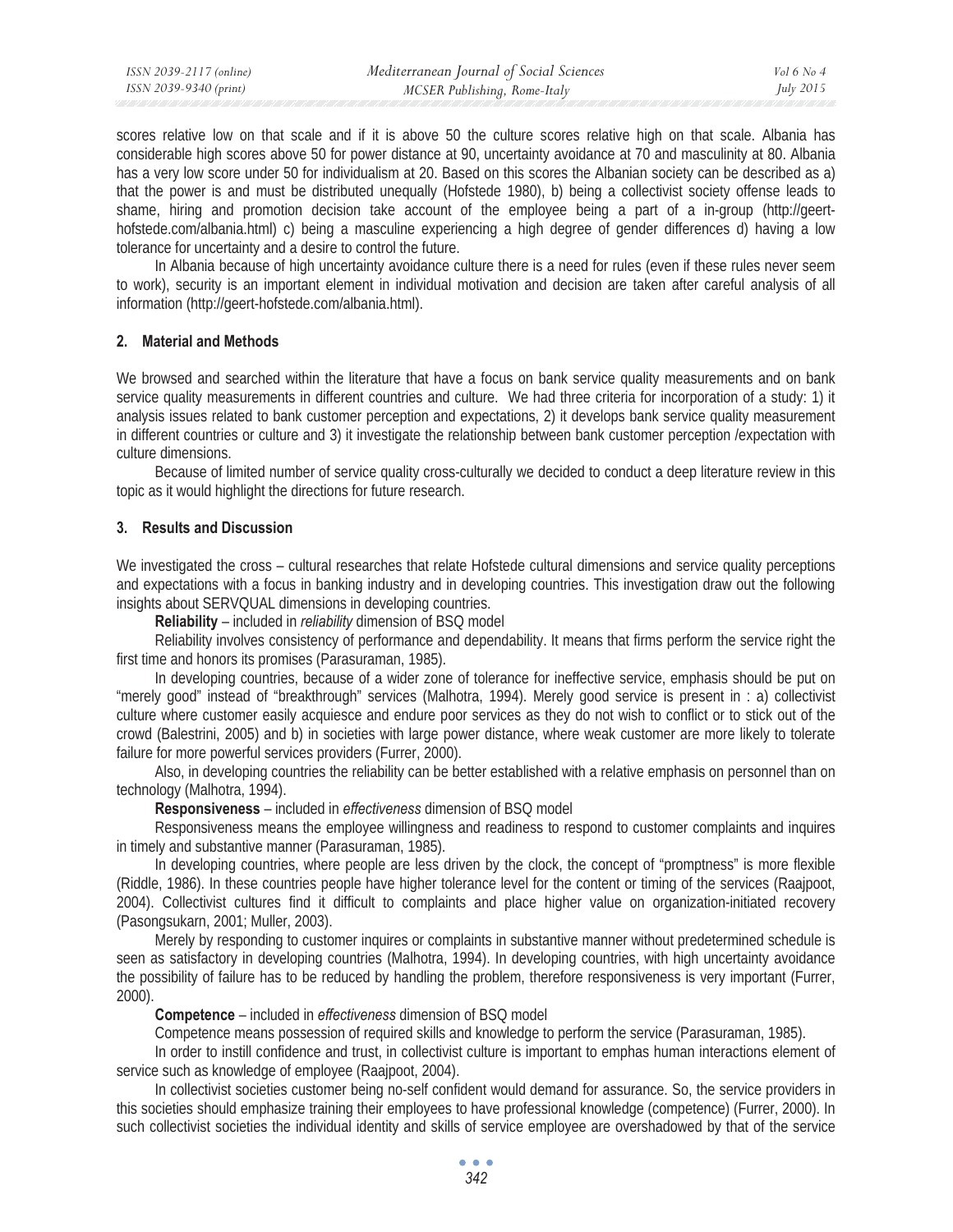organization as a whole (Hofstede, 1991). So the competence of the service provider must be centralized in the organization as a whole (Malhotra, 1994).

**Courtesy** – included in *assurance* dimension of BSQ model

Courtesy involves politeness, respect, consideration and friendliness of contact personnel (Parasuraman, 1985). People in collectivist societies value harmony and avoid confrontation at all costs. Given their emphasis in relationship maintenance and harmony customer are highly sensitive to interpersonal treatments during service encounters (Hui, 2011).

In developing and collectivist countries service personnel should not abide by the widely accepted social norms and obligations of the societies, but also mirror their respect and commitment toward these norms (Brett and Okumura, 1998). Customers in large power distance see themselves in high position and will judge service employee's behaviour as an affront if they see an attitude of superiority (Straus, 1999)

**Credibility** – included in *assurance* dimension of BSQ model

Credibility involves trustworthiness, believability, honesty. It involves having the customer's best interests at heart. Company name, company reputation personal characteristics of the contact personnel, the degree of hard sell involved are the contributors for building credibility (Parasuraman, 1985).

Customers in collectivistic and/or high power distance cultures base their buying decisions more on feeling and trust in the company (De Mooj and Hofstede, 2010). These consumers collect their evidence more from endorsements of satisfied customers, brand and manufacturer's image (Malhotra, 1994). Customers from high uncertainty avoidance societies will show relatively greater preference for established brand name (Bianchi, 2001).

The service providers in developing countries should emphasize the company's long tradition and importance in the society in order to establish the credibility of the firm (Malhotra, 1995). A high context culture or a collectivist society values indirectness and a soft-sell approach (Singh, 2008).

**Security** – included in *assurance* dimension of BSQ model

Security is the freedom from danger, risk and doubt. It involves physical, financial security and confidentiality (Parasuraman, 1985).

In collectivistic and/or high power distance cultures, people will base their buying decisions more on feeling and trust in the company (De Mooj and Hofstede, 2002).

In societies with high uncertainty avoidance a desire for control, strong procedural quality strategies (Kettinger, 1995), superior warranty and money back guarantee (Bianchi, 2001) may be emphasis. There are three types of need: need for security (physical and financial), need for justice, and need for self-esteem (Schneider, 1999) It can be argued that in developing countries, consumers are at a lower order need (security) so the relative emphasis should be on physical and financial security (Malhotra, 1994).

**Communication** – included in *assurance* dimension of BSQ model

Communication means keeping customers informed in language they can understand and listen to them (Parasuraman, 1985).

Hofstede, 1980 found out that culture with high uncertainty avoidance experience greater stress and anxiety. This anxiety should inhibit the customer motivation to follow financial advice (Schumann, 2012). Many customers in developing countries still have to be informed and briefed about the functional aspect and benefits of the service (Malhotra, 1994).

In collectivistic and/or high power distance cultures, people will acquire information more via implicit interpersonal communication. Collectivistic cultures are high-context communication cultures, with an indirect style of communication (De Mooj and Hofstede, 2010). High-context communication cultures adopt less verbal communication modes such as facial expression (Hall and Hall, 1990). The propensity of collectivist societies to be reliant on word of mouth information and in particular the dominant role of family and social networks in choice behaviours has been examined (Money and Grill, 1998; Gregory, 2000; Smith and Chan, 1996).

In the developing countries, despite high intelligence, are prone to peripheral processing because poor information flow restricts their ability to use central processing. Non-business related informal communication and the quality of interaction form the basis of mutual understanding and trust (Harris, 1990; Riddle, 1992; Winsted, 1997).

The predominantly we consciousness associated with the collectivistic societies (De Mooij, 1998) is best handled by projecting the public benefits of the service as well as its acceptance by the society (Hofstede, 1980).

**Understanding/knowing the customer** – included in *assurance* dimension of BSQ model

Involves making the effort to understand the customer's needs. Part of this are learning the customer's specific requirements, providing individual attention and recognizing the regular customer (Parasuraman, 1985). In developing countries the relative emphasis is placed on understanding how the customer uses and derives benefits from the service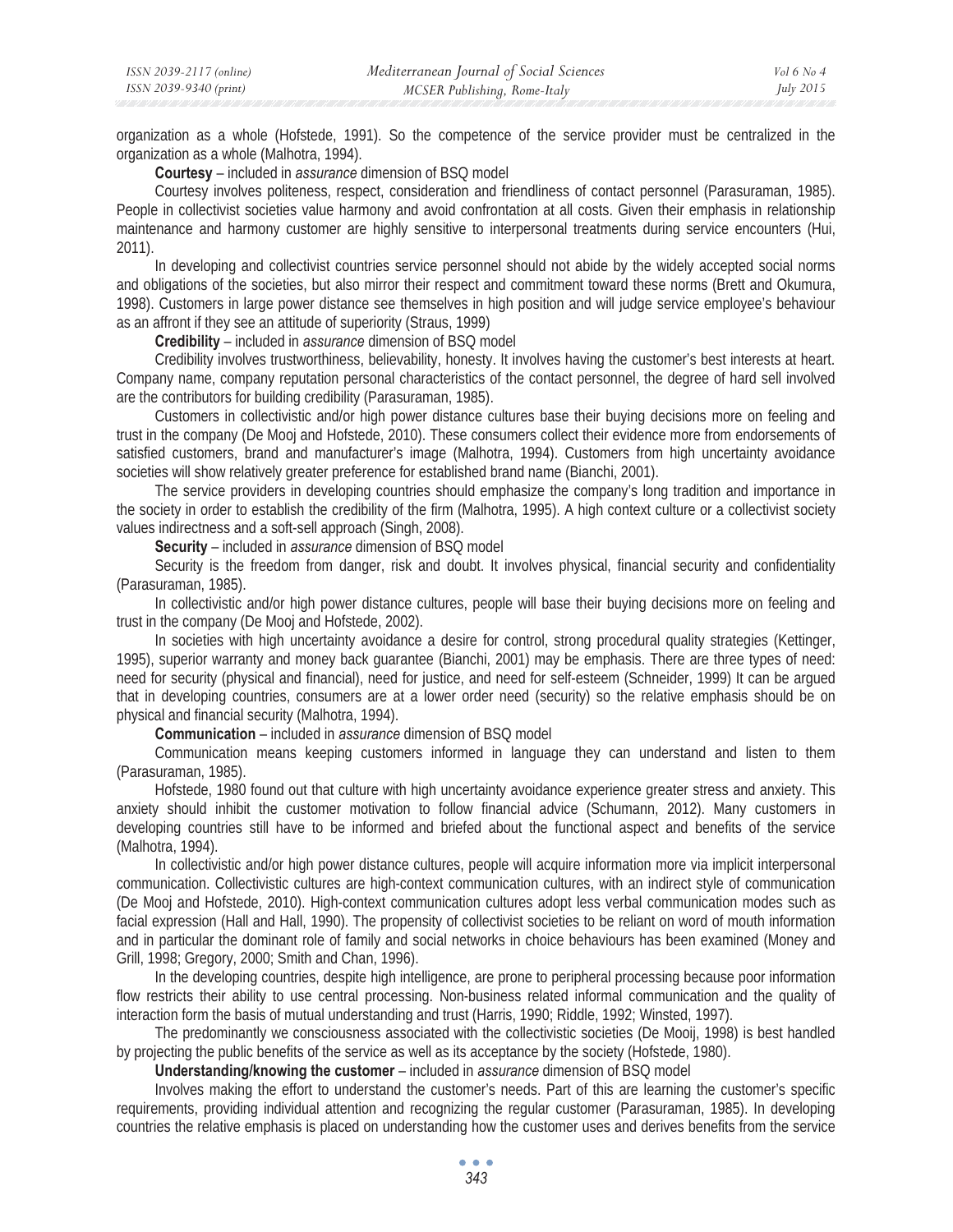### (Malhotra, 1994).

**Access** – included in *access* dimension of BSQ model

Access involves approachability and ease of contact. It means convenient hours of operation, convenient location of service facility, waiting time to receive service (Parasuraman, 1985).

In establishing accessibility in developing countries the service provider should rely more on personal contact because the communication networks in these countries are limited and unreliable (Malhotra, 1994).

**Tangibility** – included in *tangibility* dimension of BSQ model

Tangibility includes the physical evidence of the service: physical facilities, appearance of personnel, physical representations of the service such as credit cards, bank statements etc (Parasuraman, 1985).

Customers in developing countries are generally satisfied with acceptable performance of the service in terms of the core benefits it promises to offer (Malhotra, 2005). In culture with large power distance tangibles help to maintain the distance and are important in the service quality evaluation process of weak customers (Furrer, 2000).

Characteristic such as intangibility, customer involvement and confidentiality are inherent to the products of most financial service provider (Salazar, 2007). Therefore, compared to other services, aspect such as risk, uncertainty, trust and personal relationship are important for customer behavior and the service quality perception (Mass, 2008).

In collectivist cultures customers are more tolerant of mistakes (Imrie, 2000, Kueh, 2007) and have lower expectations for reliability, but they evaluate more relationships and human interaction aspects of services such as the assurance (knowledge and courtesy of employees and ability to inspire trust and confidence) (Furrer, 2000; Kettinger, 1995; Raajpoot, 2004) and empathy (individualized attention and convenience) (Kettinger,1995).

## **4. Conclusions**

## *4.1 Service quality dimensions in Albanian banking system*

Service quality analyses in Albania banking system are important for several reasons. *First*, the findings can assist Albanian bankers, in refining their marketing strategies in compliance with cultural characteristics. *Second*, although no single country can be representative of all transition economies, the selection of a country/region in transition for study is important, as the research findings in one transition country may be reflective of others.

Until recently, Albanian banks tried to maintain their competitive standing via aggressive promotion and extensive branch networks (Lleshanaku. A, 2008).

There are disparities about interpretation and conceptualization of service quality dimension in different culture context. These disparities are used below for giving recommendation for service quality in Albanian banks. Taking into account the results from reviewing the literature about SERVQUAL and BSQ dimensions in developing countries we present some recommendations and conclusions for service quality dimensions in Albania.

## *4.1.1 Price*

Level of economic development is undoubtedly a important factor that impacts price perception (Tse, Belk and Zhou, 1989). In Albania as in other developing countries customers may be persuaded to patronize the service on the base of marketing mix especially price discounts (Malhotra, 2005). The price in BSQ model refers to price in its specific monetary form and to price as a lack or delay of information. It is very important for Albanian customer better information on the offering (good explanations of service fees), term and condition due to poor information flow in Albania as a developing country.

## *4.1.2 Service portfolio*

According to a study conducted by Glaveli (2006), service portfolio (which measures the range, innovation and consistency of services offered by banks) is the most important service quality dimension in Albanian banking system. This result may be related to a lack of bank services tailored to Albanian customer's needs. As it is evident in other transition countries the customers want improved bank offerings and a better targeting (Hill, 1996).

**Tangible** (includes precision of account statements, efficacious work environment, appearance of personnel and tools or equipments).

The lack of confidence might be also "responsible" for the relative importance of the tangible element of service quality. This could be achieved by stressing the bank's tangible element of the service as a way to highlight the credibility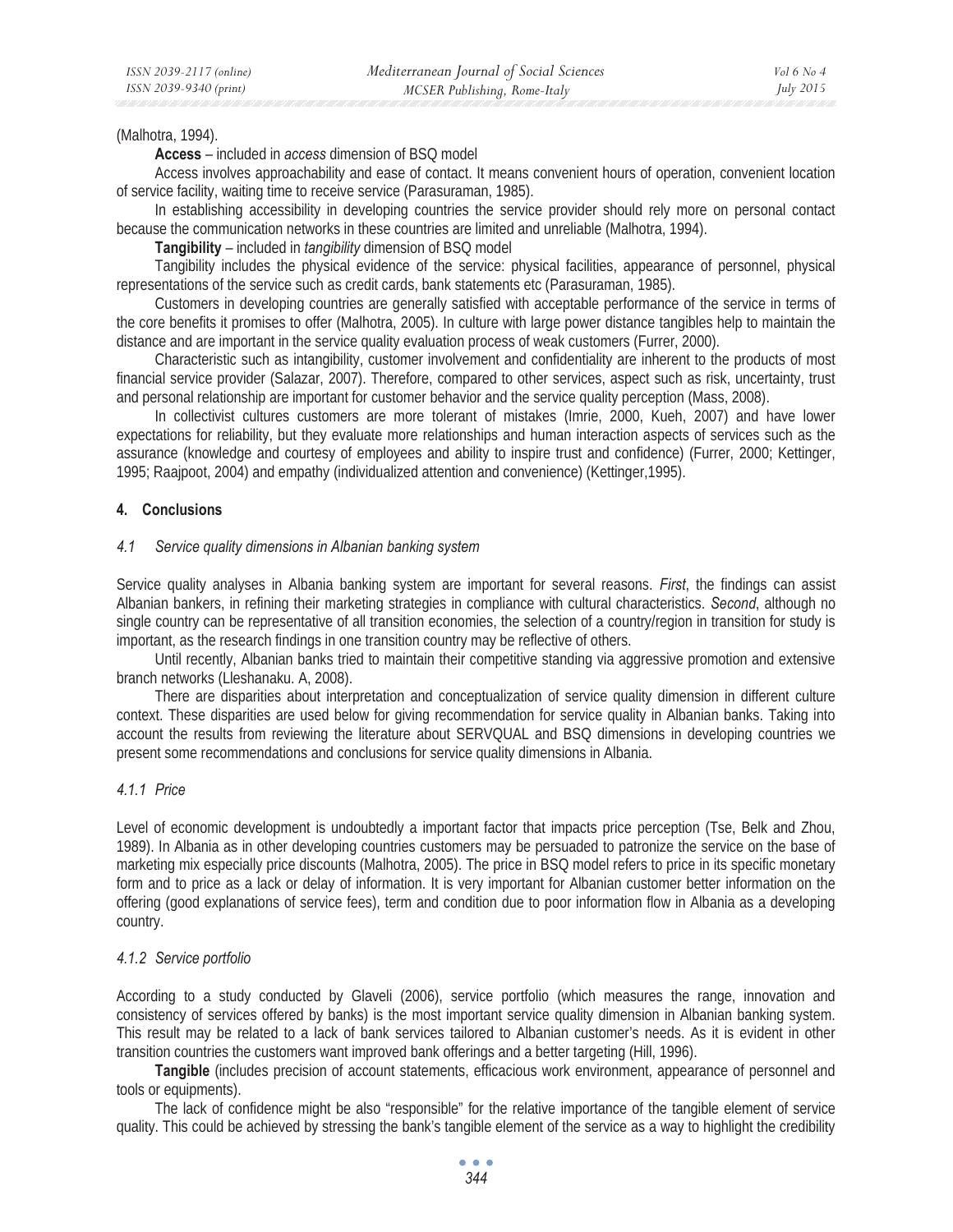and the good image of the firm. Because Albania is a collectivist society emphasis should be put in core service aspects such as the precision of account statement.

## *4.1.3 Access*

In building accessibility in developing countries is necessary to emphasize personnel contacts (Malhotra, 2005). Albanian would appreciate more convenience in banking. This can be achieved by longer opening hours and sufficient number of open tellers.

## *4.1.4 Reliability*

Banks operating in Albania should rely more on consistency and dependability of the service personnel. There are two reasons for emphasizing personnel reliability in Albania. First, because Albania is a collectivist society where close and warm relationship between societies members are evident (Hofstede, 2001). Second, because Albania is a polychromic culture which typically focus more on human interactions such that time spent with other is considered a task because it helps build bonds that may be useful in the future (Kaufman,1991).

## **5. Effectiveness and Assurance**

The impact of culture may also has affected the emphasis on the *effectiveness* dimension (which include *competence*, *responsiveness)* (Glaveli, 2006) since people in polychromic and collectivist societies stress the involvement of people and seldom experience time as "wasted" (Usunier, 1991; Hall, 1976).

- *Competence:* In high uncertainty avoidance societies customer build trust to a large extent based on a capability process and through appraising of expertise, so employee competence is another important dimension for Albania.
- *- Responsiveness:* In Albanian as in other collectivist society the maintenance of social harmony is important therefore courteous, formal and empathetic manner recovery behaviours are more significant that compensation (Mattila, 2004). Also, because of collectivism, organization-initiated recovery (Pasongsukarn, 2001; Muller, 2003) should be emphasized.

As Albania is a high in uncertainty avoidance society they prefer to have everything in control therefore constant notification about the recovery process is essential (Mattila, 2004).

- *- Security: T*he lack of confidence in the banking system due to the recent developments, would demand from banks to inspire a feeling of *security*. There are still serious concerns among Albanian customers related with the safety and security of banks due to the scandals, financial difficulties and crisis in the industry. The Albanian banking system experienced a severe crisis in 1997 due to fall of the pyramid schemes. The 1997 experience made people quite sensitive to the risk of losing their deposits. Advertising and promotion in Albania should target the lower order needs, physical and financial security as recommended by Malhotra for developing countries.
- *- Credibility:* Customers in collectivistic and/or high power distance cultures base their buying decisions more on feeling and trust in the company (De Mooj and Hofstede, 2010). Fair treatment in high uncertainty avoidance societies would build confidence and trust. Fair treatment is an important factor in Albanian banking system due to negative experiences like frauds and financial systems crisis. Trust would be damaged if customers expectations based on the past experience differ with the actual outcome (Zhu, 2009).

So, in building the corporate image banks in Albania should emphasize their long tradition (Malhotra, 2005) and fairness in procedure and information.

*- Communication:* Explicit service promise as advertising, personal selling, contracts, company brochures and other form of communication (Berry, 1991) need to be clear and stable in Albania in order to reduce uncertainty. As mention earlier in high uncertainty avoidance societies decision are taken after careful analysis of all information. There is less tolerance and acceptance for unclear situation and a strong need for consensus and clarity in these societies (Hostede, 2001). Therefore improvements that provide clearer explanation, more consistent services and easier to understand rules (Zhu, 2009) would increase security and build trust.

Albanian bank customer do not have a long experience in use of personal banking services and therefore is necessary to give a complete information about bank services and products. As stated by Malhotra, many customer in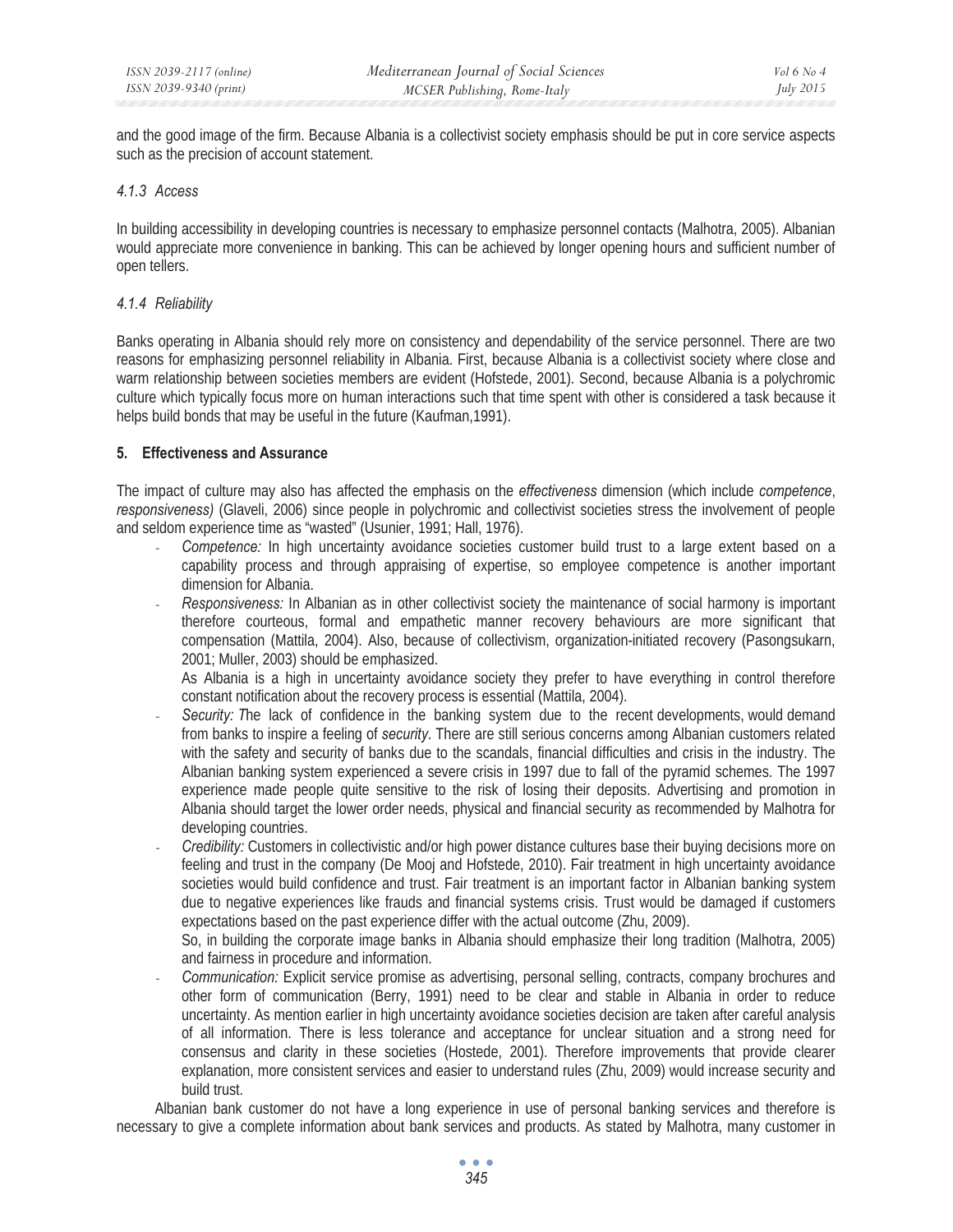| ISSN 2039-2117 (online) | Mediterranean Journal of Social Sciences | Vol 6 No 4       |
|-------------------------|------------------------------------------|------------------|
| ISSN 2039-9340 (print)  | MCSER Publishing, Rome-Italy             | <i>July 2015</i> |

developing countries still have to be informed about the functional aspect and benefit of the services.

Manager should train their employee to have enough knowledge about the services to make the customers fully understand the service.

Albanian as a culture with high uncertainty avoidance experience greater anxiety because of ambiguity (Hofstede, 1980). This anxiety that dominate the society inhibit the customer motivation to follow financial advice (Schumann, 2012). Therefore, we have to consider this factor in measuring the service quality in Albanian banks.

In collectivist societies like Albania, the quality of communication would be lower. Employees in these societies have a propensity to convey information as quickly and as efficiently as possible without paying attention to the individual and diverse service needs of customers (Gnanlet, 2013). Also, in high power distance culture as Albanian culture because of employee and service provider belief of superiority the communication/information delivery follow strict lines without deviation from protocol (Gnanlet, 2013).

Banks in Albania provide limited or unclear information about services. In these circumstances banks should be capable of delivering the promise and have good intention to keep the promise in order to maintain trust (Zhu, 2009). Improved *communication* (i.e. information about products, conditions etc), keep customer informed of exactly what is done and professionalism of bank employee are very important factors for building banks service quality in Albania.

Keeping the customer informed over bank services through brochures, advertising and employee in a language that is easy and simple to understand is necessary for reducing the ambiguity in Albania and increasing the security.

- *- Courtesy:* In collectivist society customers will value harmony and status (Winsted,1997) and will be highly sensitive to interpersonal treatments during service encounters (Hui, 2011). Therefore in Albania courtesy as aspect of service delivery can be expected to be of greater importance due to high score of collectivism. Customer in large power distance, see themselves in high position and will judge service employee's behaviour as an affront if they see an attitude of superiority (Straus, 1999). So, Albania managers must train their employees to be polite, respectful, friendliness and to give efficient treatment to customers.
- *- Understanding the customer:* It is expected for Albanian collectivist customer, to be reluctant in insisting or negotiating because this is embarrassing and do not promote harmony as stated by Winsted (1997). Therefore, employees have to do their best to understand the specific needs of the client and show that they have its best interest at heart.

In order to reduce the insecurity associated with the development of Albanian banking, manager should insist to deliver exactly the way it is promised. The high level of uncertainty avoidance in Albanian culture would demand from bank employee to have enough knowledge and show a sincere interest in solving customer problem.

As a result, bank managers before developing quality strategies they need to consider customer demands, needs and expectations in different cultural environments. Future research should look to empirical test the recommendations and conclusions drawn out from this literature review to further validate this study.

Despite limitations currents results are important for managers in understanding service operationalization, pricing and communication strategies in developing and transition countries, similar to Albania.

#### **References**

- Adelina Gnanlet, H. Muge, Yayla-Kullu (2014). Impact of national culture on the quality of information delivery in services. *Service Business : An International Journal*. Vol 8, Nr. 1, p. 135-169
- Amin, M. and Isa, Z. (2008). An examination of the relationship between service quality perception and customer satisfaction. *International Journal of Islamic and Middle Eastern Finance and Management*, 1 (3), pp. 191-209.
- Anna S Mattila and Paul G Patterson (2004). Service Recovery and Fairness Perceptions in Collectivist and Individualist Contexts. *Journal of Service Research* 6(4):336
- Bahia, K. and Nantel, J. (2000). A reliable and valid measurement scale for the perceived service quality of banks. *International Journal of Bank Marketing*, 18 (2), pp. 84-91.

Bianchi, Constanza (2001). The Effect of Cultural Differences on Service Encounter Satisfaction. In *Proceedings 2001 AMA Winter Educator's Conference* 12, pages pp. 46-52, Scottsdale, Arizona.

Carman, J. M. (1990) Consumer perceptions of service quality: an assessment of the SERVQUAL dimensions. *Journal of retailing*, 66 (1), pp. 33-55.

Donthu, N. and B. Yoo (1998). Cultural Influences on Service Quality Expectations. *Journal of Service Research*, 1 (2), 178–86.

- Furrer, O., B.S. Liu, and D. Sudharshan (2000). The Relationships Between Culture and Service Quality Perception: Basis for Cross-Cultural Market Segmentation and Resource Allocation. *Journal of Service Research*, 2 (4), 355–71.
- Glaveli, N., Petridou, E., Liassides, C. and Spathis. C. (2006) Bank service quality: evidence from five Balkan countries. *Emerald Group Publishing Limited*, 16 (4), pp. 380-94.
- Guo, X., Duff, A. and Hair, M. (2008). Service quality measurement in the Chinese corporate banking market. *International Journal of*